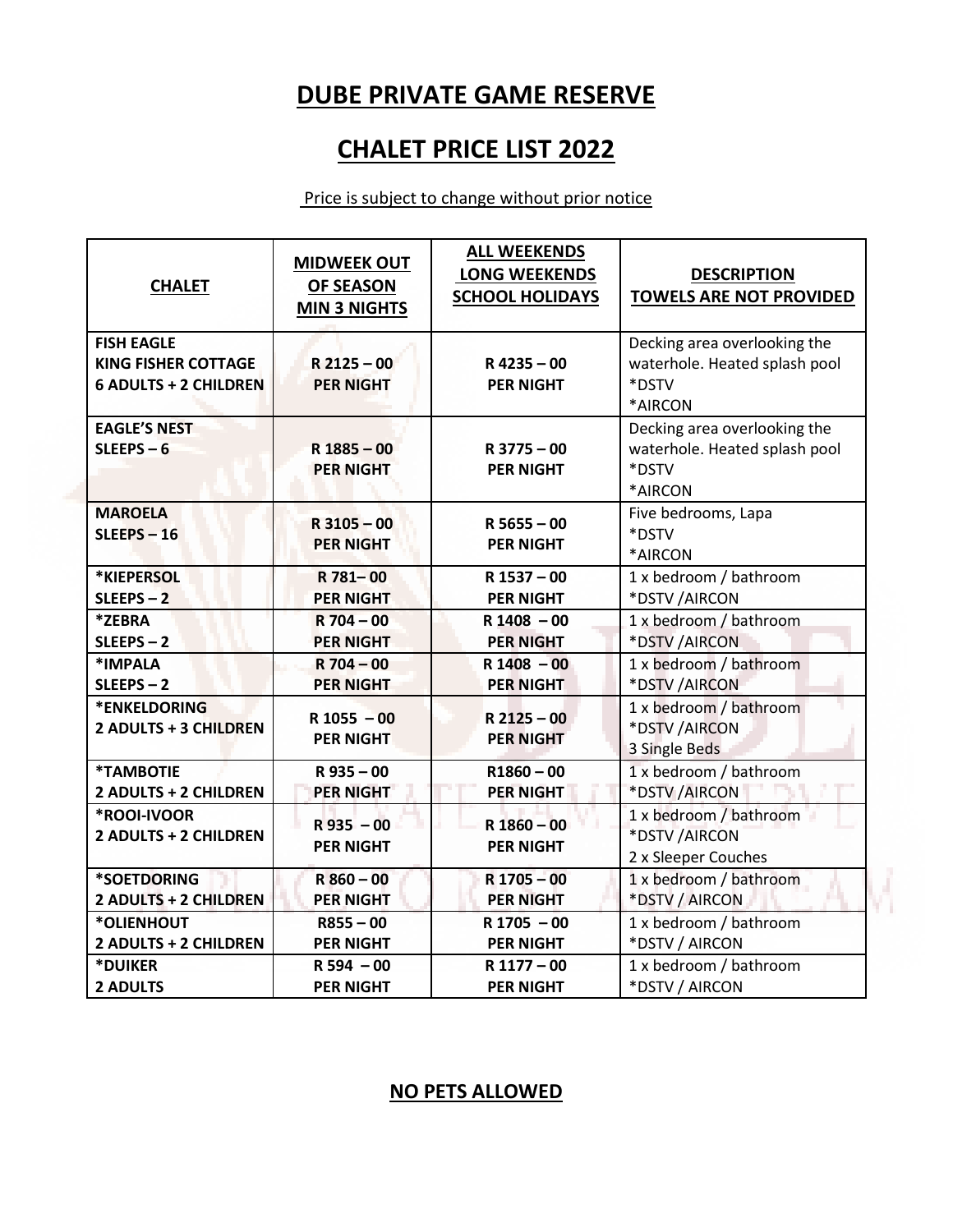## **CARAVAN / CAMPING 2022**

#### ALL BOOKINGS INCLUDE A FAMILY OF 4 PER STAND *(2 ADULTS AND 2 CHILDREN)*

#### ONE MOBILE UNIT AND ONE VEHICLE PER STAND

| <b>NORMAL STANDS</b>                                                                                                           | <b>NORMAL STANDS</b>                                                          | <b>NORMAL STANDS</b>                                                                                                                                                                            |  |
|--------------------------------------------------------------------------------------------------------------------------------|-------------------------------------------------------------------------------|-------------------------------------------------------------------------------------------------------------------------------------------------------------------------------------------------|--|
| <b>MIDWEEK</b><br>(OUT OF SEASON)<br><b>Excluding long weekends /</b><br><b>School holidays</b><br><b>R 353 - 00 PER NIGHT</b> | <b>NORMAL WEEKENDS</b><br><b>R 530 - 00 PER NIGHT</b><br><b>PER STAND</b>     | <b>LONG WEEKENDS</b><br><b>AND SCHOOL HOLIDAYS</b><br><b>R 765 - 00 PER NIGHT</b><br>PER STAND 2 ADULTS AND<br><b>2 CHILDREN</b><br><b>WINTER SCHOOL HOLIDAY</b><br><b>R 645 - 00 PER NIGHT</b> |  |
|                                                                                                                                |                                                                               |                                                                                                                                                                                                 |  |
| <b>MIDWEEK SPECIAL</b>                                                                                                         | <b>MONTH SPECIAL</b>                                                          | <b>GROUP BOOKINGS</b>                                                                                                                                                                           |  |
| <b>R 750 - 00 FOR 2 PERSONS</b>                                                                                                | R 3000 - 00 ( 2 ADULTS )                                                      | <b>(DISCOUNT ONLY APPLY TO</b>                                                                                                                                                                  |  |
| <b>SUNDAY - THURSDAY NIGHT</b>                                                                                                 | <b>EXCLUDING SCHOOL HOLIDAYS /</b>                                            | <b>WEEKENDS OUT OF SEASON)</b>                                                                                                                                                                  |  |
| <b>ARRIVAL 10:00</b><br><b>DEPARTURE 10:00</b>                                                                                 | <b>LONG WEEKENDS</b>                                                          | <b>15 CARAVANS</b>                                                                                                                                                                              |  |
|                                                                                                                                | <b>ONLY ONE POWER POINT</b>                                                   |                                                                                                                                                                                                 |  |
|                                                                                                                                |                                                                               |                                                                                                                                                                                                 |  |
| <b>PRIVATE STAND 1, 2 &amp; 3</b>                                                                                              | <b>EXCLUSIVE STANDS</b>                                                       | <b>EXTRA COST</b>                                                                                                                                                                               |  |
| <b>MIDWEEK R 588 - 00 PN</b>                                                                                                   | <b>MIDWEEK R 610 - 00 PN</b>                                                  | <b>NORMAL WEEKENDS</b>                                                                                                                                                                          |  |
| <b>WEEKENDS AND SCHOOL</b>                                                                                                     | <b>WEEKENDS AND SCHOOL</b>                                                    | <b>EXTRA VEHICLE R 135 - 00 PN</b><br><b>EXTRA PERSON R 135 - 00 PP</b>                                                                                                                         |  |
| <b>HOLIDAYS R 945 - 00 PN</b>                                                                                                  | <b>HOLIDAYS R 965 - 00 PN</b>                                                 | <b>LONG WEEKENDS &amp;SCHOOL</b><br><b>HOLIDAYS</b>                                                                                                                                             |  |
| <b>LONG WEEKENDS</b>                                                                                                           | <b>LONG WEEKENDS</b>                                                          | <b>EXTRA VEHICLES R 175 - 00 PN</b>                                                                                                                                                             |  |
| <b>R945-00 PER NIGHT</b>                                                                                                       | <b>R 965 - 00 PER NIGHT</b>                                                   | <b>EXTRA PERSON R 175 - 00 PN</b>                                                                                                                                                               |  |
| <b>PRIVATE STAND 4</b>                                                                                                         |                                                                               |                                                                                                                                                                                                 |  |
| <b>MIDWEEK R 478 - 00 PN</b>                                                                                                   | Bookings can only be made for the entire duration of a long                   |                                                                                                                                                                                                 |  |
| <b>WEEKENDS AND SCHOOL</b>                                                                                                     | weekend & at least 3 days during school holidays if it is not<br>long weekend |                                                                                                                                                                                                 |  |
| <b>HOLIDAYS R 830 - 00 PN</b>                                                                                                  |                                                                               |                                                                                                                                                                                                 |  |
| LONG WEEKENDS R 830 - 00 PN                                                                                                    | <b>PRICE SUBJECT TO CHANGE</b>                                                |                                                                                                                                                                                                 |  |
|                                                                                                                                | <b>NO PETS ALLOWED</b>                                                        |                                                                                                                                                                                                 |  |
|                                                                                                                                |                                                                               |                                                                                                                                                                                                 |  |
|                                                                                                                                |                                                                               |                                                                                                                                                                                                 |  |